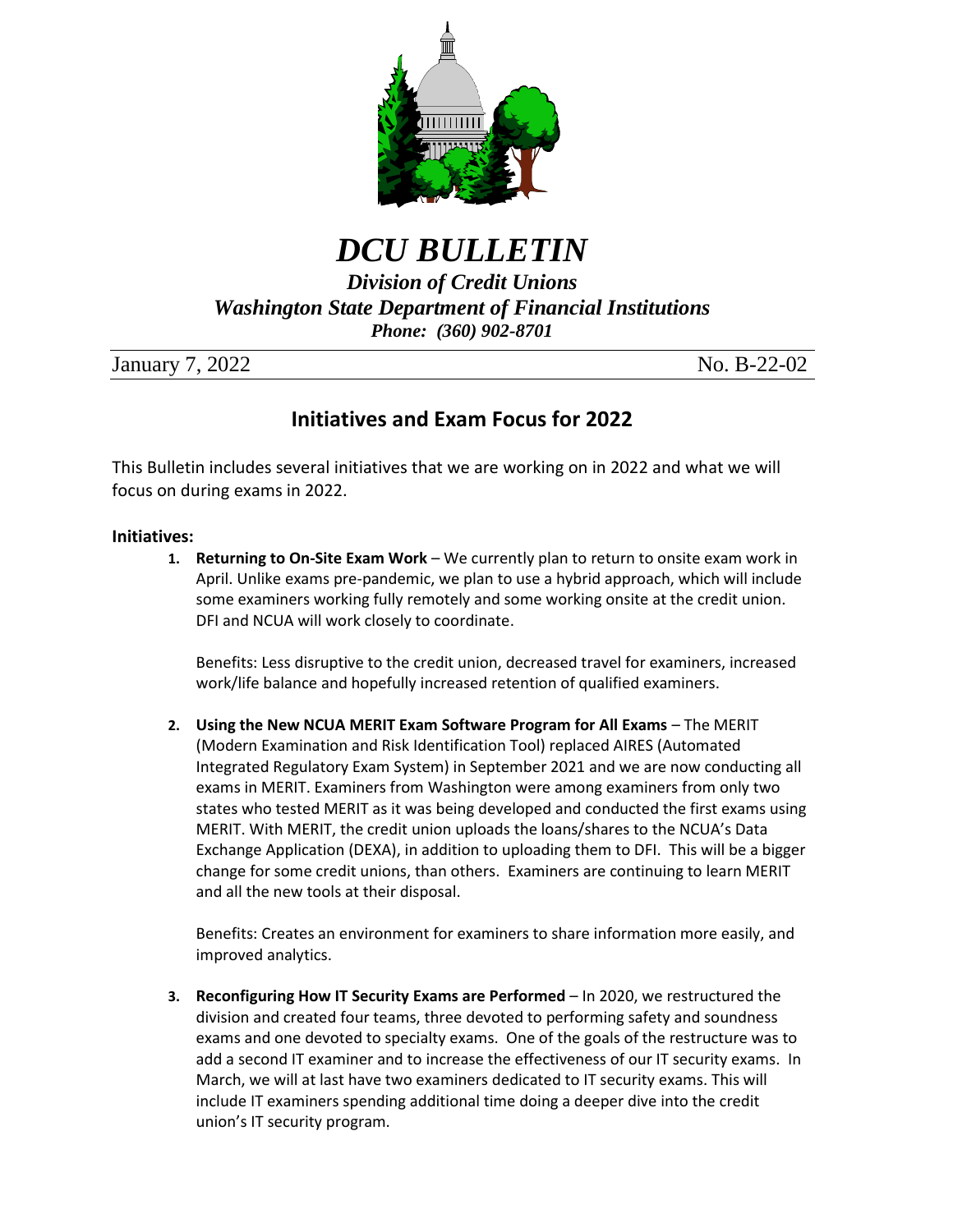> Benefits: Increased expertise for IT exams; Ability to timely share important security information with credit unions.

#### **2022 Exam Focus:**

#### **1. Net Worth Ratio Pressure:**

Examiners will have a continued focus on the declining net worth ratios. Decreased consumer spending coupled with the low interest rate environment, and low loan demand environment, has caused continued asset growth to outpace net worth growth, putting pressure on the net worth ratio. The examiners' focus will be tailored to reviewing the credit union's planned response to the pandemic-related influx of deposits. Examiners will consider the following areas:

 Strategic Planning: During safety and soundness examinations, examiners will review the strategic plan, business plan, and budget to evaluate the adequacy of a credit union's objectives and goals in relationship to the credit union's financial performance. Examiners will look for a well-structured process that is appropriate for the size, complexity, and financial and operational needs of the credit union. Strategic planning, business planning, and budgeting are important factors in the "Management" CAMELS component rating.

Strategic planning should focus on the long-term deployment of resources used by the credit union to achieve its objectives and goals. An effective strategic plan encompasses all areas of the credit union's operations. As part of the strategic planning process, the board of directors and management should consider services to members, competitive factors, location, economic factors, membership demographics, and the credit union's risk tolerances.

During the review, examiners will consider what the credit union is currently doing and what actions and processes the credit union plans to implement to strengthen its operations and financial position in the future. A sound strategic plan should have the following elements:

- o Financial goals;
- o Operational goals;
- o Projected growth of assets, deposits, and loans;
- o Acquisition, implementation, and use of technology;
- o Timeframes for achieving the stated goals and objectives; and
- o An assessment of the credit union's current competitive and operational environment and an evaluation of its external and internal factors, such as regulatory issues, competition and talent retention.
- Business Planning: Business planning should focus on shorter-term actions designed to implement the strategic plan. A sound business plan flows logically from and should be consistent with the strategic plan. The business plan should have the following elements: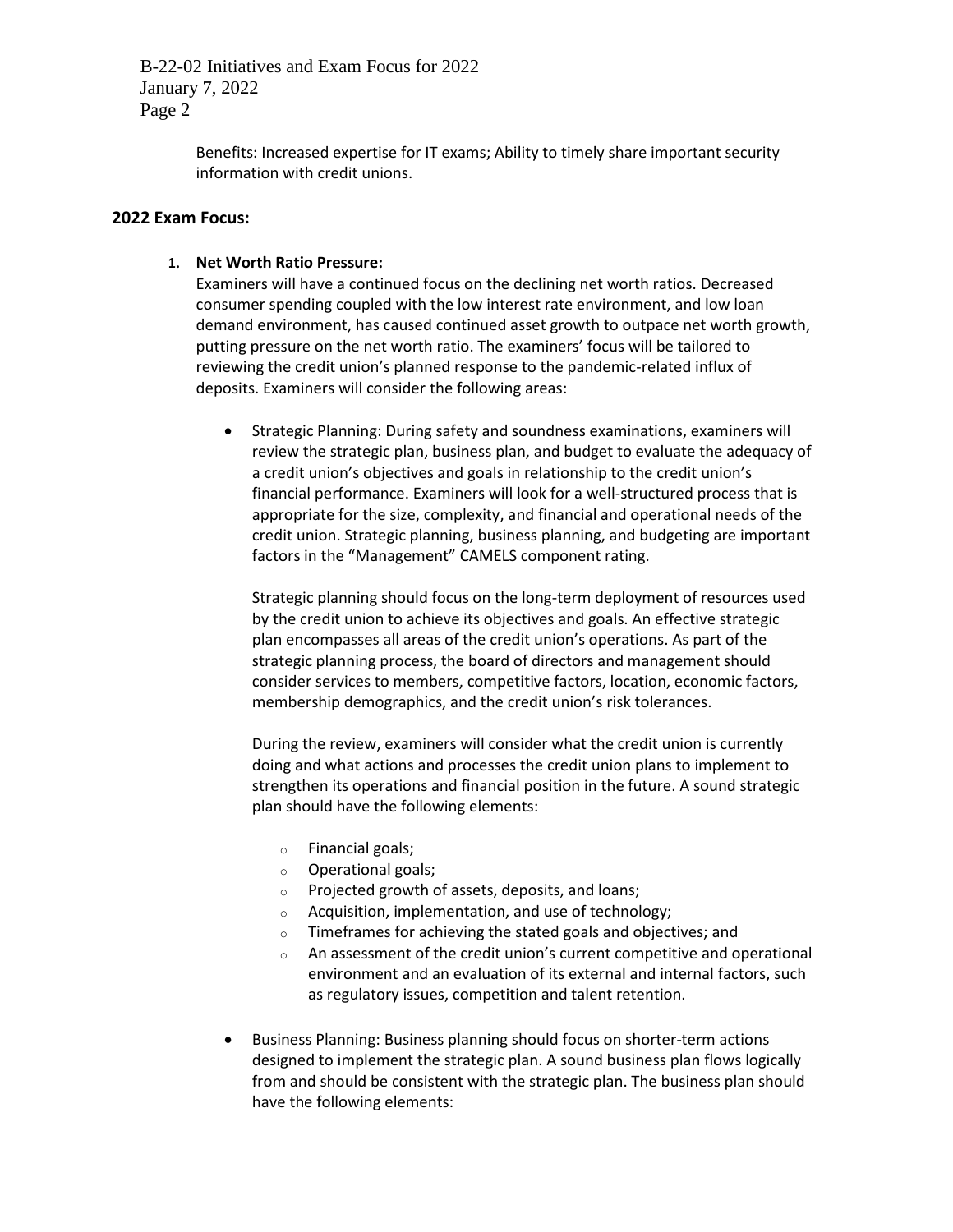- o Specific objectives;
- o Actions/steps to take to accomplish the priority issues and to achieve objectives;
- o Time frames in which to complete the actions and achieve the business plan goals; and
- o Action plans that stipulate the individual(s) or committee(s) responsible for accomplishing each objective.
- Budget: The budget should be based on the financial and operational goals established in the business plan. The budget should be realistic, and project cash flows occurring during the year. In addition, the budget should be supported by documented assumptions that correlate with the business plan. The management and board of directors should review and discuss a monthly or quarterly budget variance analysis and if necessary, determine actions to bring material variances back into alignment with the budget projections.

When developing the strategic plan, business plan, and budget, the credit union should utilize asset/liability management modeling to project potential effects on its balance sheet and risk profile. The board of directors and management should ensure that goals and growth assumptions within the plans and budget will result in satisfactory financial results. Once the plans have been developed and approved, the plans should be communicated throughout all levels of the credit union in order to create a strong commitment by staff, management and officials to implement actions to achieve the goals. As needed, adjustments should be made to the plans throughout the year to ensure the plans remain useful and relevant tools. Budgets should only be changed if very significant changes occur, which would greatly alter the effectiveness or reasonableness.

# **2. Credit Risk:**

Examiners will consider trends in credit unions' loan portfolios. Credit unions have begun to offer new loan products and services in recent years. While these areas can offer opportunities to serve members, expand loan portfolios, and increase earnings, credit unions should be sure to perform adequate due diligence and to properly manage risk. Examiners will consider the following areas:

- Underwriting: Examiners will place an emphasis on the review of credit unions' loan underwriting standards and credit risk-management procedures. Examiners will also focus on reviewing policies that address the use of loan workout strategies, risk-management practices, and new strategies implemented as a result of the pandemic. There will be a continued focus on any adjustments credit unions made to lending programs to address borrowers facing financial hardship because of the COVID-19 pandemic. Credit unions should ensure risk monitoring practices are commensurate with complexity of the lending activities. In particular, examiners will evaluate credit unions' lending program, including controls, reporting, and tracking of these programs.
- Loan Concentration: Examiners will have a continued focus on large concentrations of loan products and concentrations of specific risk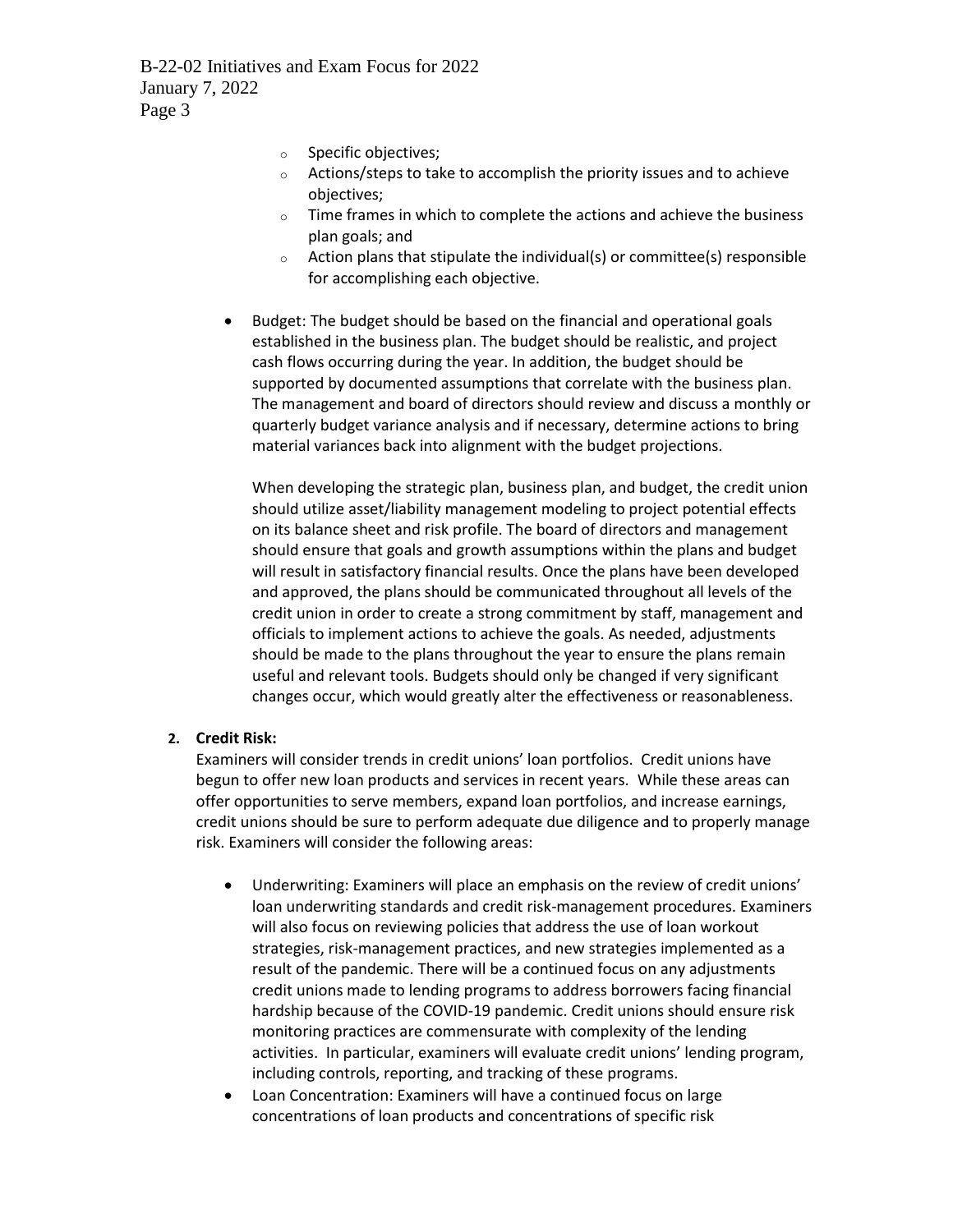> characteristics. Each product or service carries some risk of financial exposure or loss for the credit union. Management needs to perform a risk assessment, which demonstrates their understanding of the risk of the product or service, quantifies the potential loss exposure, and documents a rational business decision on the acceptable concentration level based on the analysis. If excessive levels of credit concentration risk are identified, examiners will work with credit union management to identify strategies to mitigate the risk.

- Commercial Lending: Credit unions should follo[w WAC 208-460-040](https://app.leg.wa.gov/WAC/default.aspx?cite=208-460-040&pdf=true) as a guide to implement their member business loan program. To properly manage the risk associated with commercial lending, a credit union should have staff with expertise and more specialized risk management experience. A credit union offering commercial loans should maintain prudent risk management practices and sufficient capital that is commensurate with the risks associated with its commercial lending activities at all times. The primary focus of a commercial lending examination is on the effectiveness of a credit union's risk management process and the aggregate risk profile of a credit union's loan portfolio. Examiners will assess whether a credit union's:
	- $\circ$  Board of directors understands the risks and provides sufficient oversight;
	- o Management and staff have appropriate experience, expertise, and resources;
	- o Commercial loan policy is adequate and complies with regulations;
	- o Credit risk ratings are consistent and reliable; and
	- o Commercial loan risk management is comprehensive and ongoing.
- New Products: Credit unions have begun to offer new loan products and services in recent years. Credit unions should be sure to perform adequate due diligence and to properly manage risk of any new products they choose to implement. Supply and demand issues caused by the pandemic have impacted automobile values. Examiners will apply additional scrutiny to credit unions with material exposure to higher risk forms of auto lending. Specifically, examiners will focus on portfolios with the following concentrations:
	- o Extended loan maturities;
	- o High loan-to-value;
	- o Near-prime or subprime; and
	- o Indirect lending programs.

# **3. Consumer Compliance:**

The Division conducts compliance reviews in two different ways: either as part of the safety and soundness exam or as a stand-alone compliance exam. Stand-alone consumer compliance exams for credit unions with \$500 million or over in assets are scheduled on a periodic basis. These exams may be concurrent with the safety and soundness exams.

The compliance reviews conducted as part of the safety and soundness review will focus on: